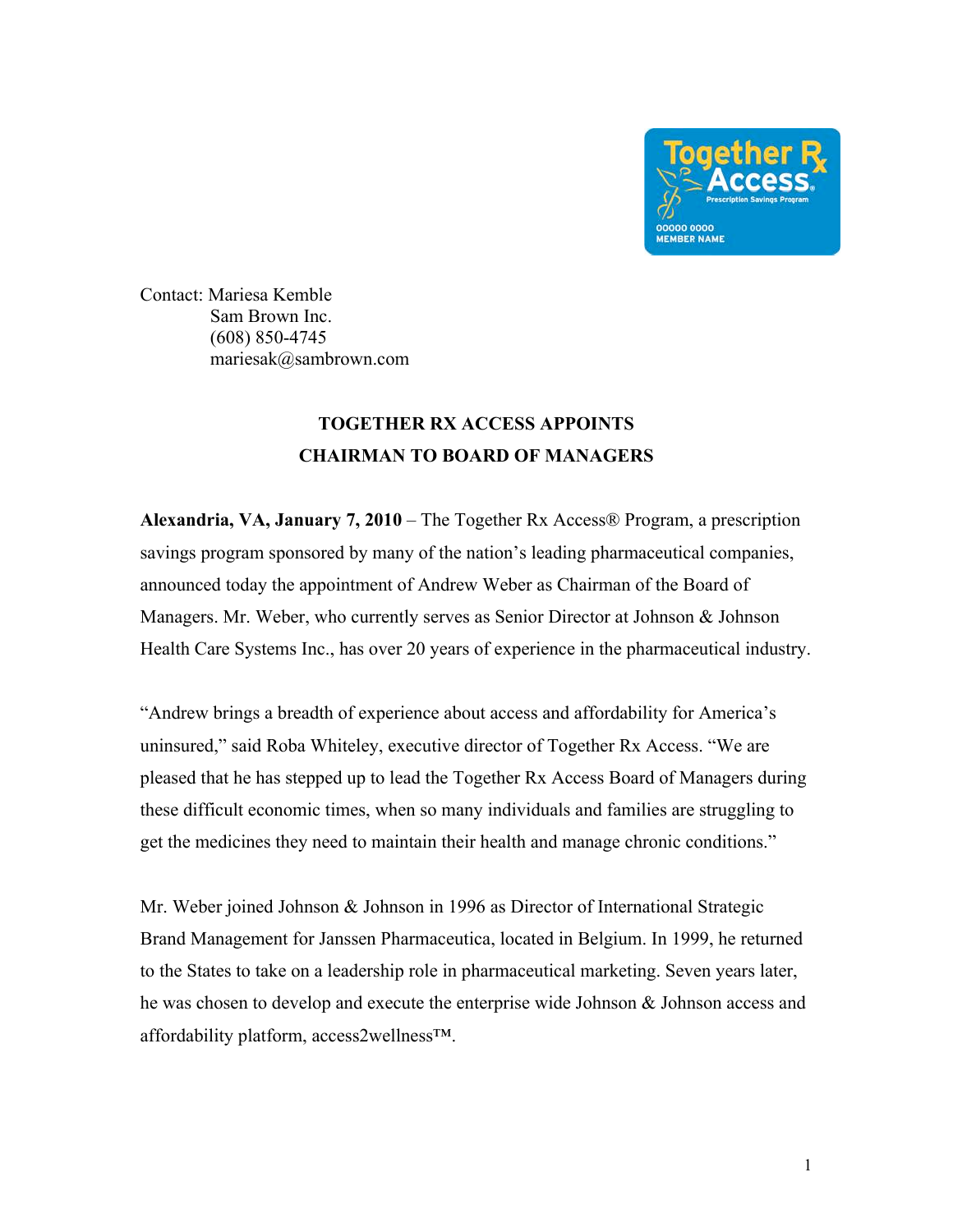Mr. Weber holds a Master's Degree in Business Administration from Oklahoma City University and a Master's in Public Health from the University of Oklahoma.

## **About Together Rx Access**

The Together Rx Access Card was created by many of the nation's leading pharmaceutical companies to help hardworking Americans and their families gain access to immediate and meaningful savings on prescription products right at their neighborhood pharmacies. Most cardholders save 25 to 40 percent\* on brand-name prescription products. More than 300 brand-name prescription products are included in the Program.† Savings are also available on a wide range of generics. Medicines in the Program include those used to treat high cholesterol, diabetes, depression, asthma, and many other common conditions. The Together Rx Access Card is free to get and free to use.

Since its inception in 2005, more than two million individuals have enrolled in the Program. Those who have used their Together Rx Access Card have collectively saved nearly \$100 million on their prescription medicines.

To qualify for the free Together Rx Access Card, applicants cannot be eligible for Medicare or have public or private prescription drug coverage. To be eligible, household income of less than \$45,000 for a single person or \$90,000 for a family of four (income eligibility is adjusted for family size) is required.

Together Rx Access also directs individuals to the Partnership for Prescription Assistance (PPA), a clearinghouse for more than 475 public and private assistance programs, including nearly 200 offered by pharmaceutical companies. Those who are eligible for the Together Rx Access Card may qualify for additional savings on prescription medicines, or even free medicines, through other patient assistance programs in the PPA. The PPA also connects people to free health clinics in their community.